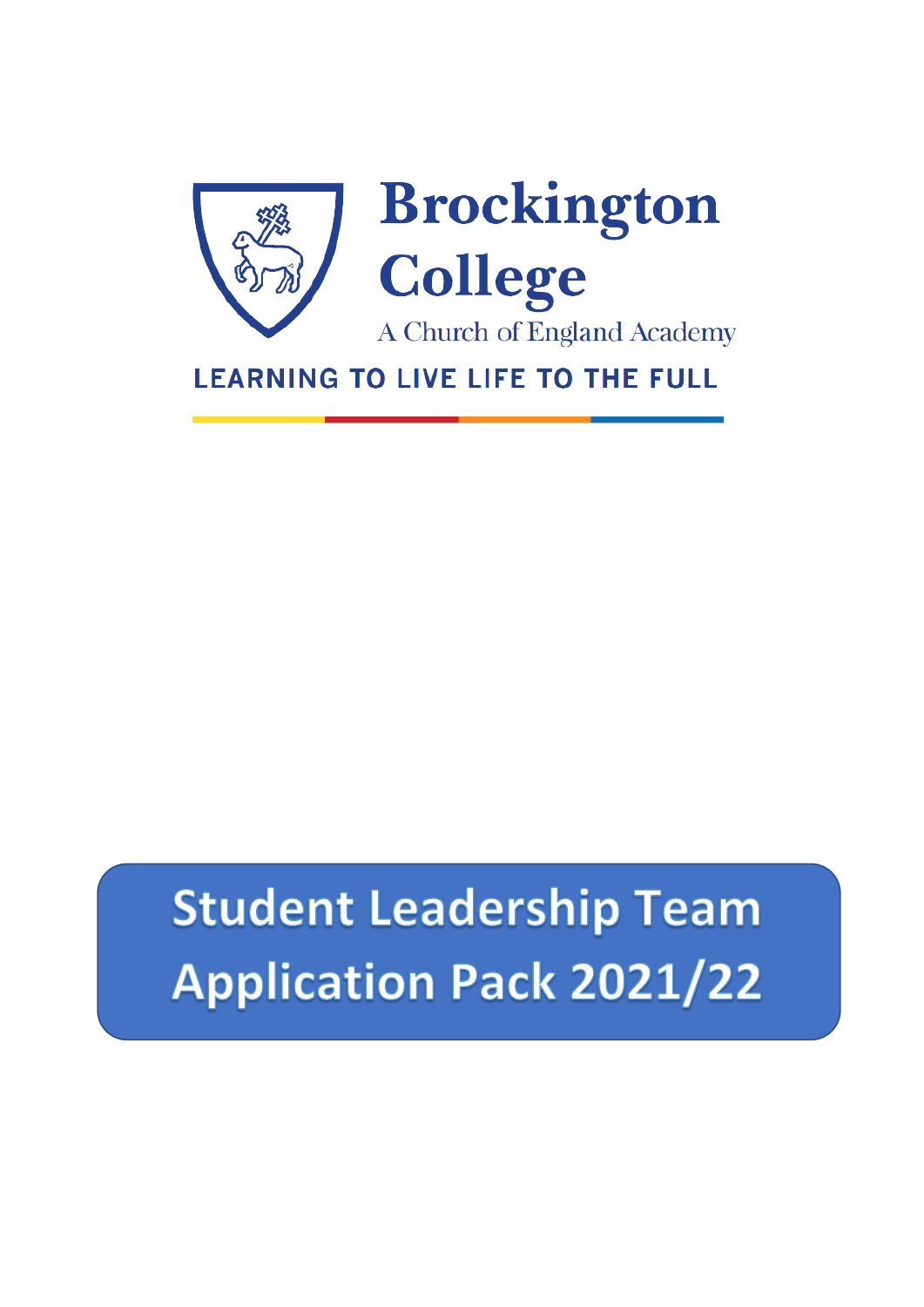#### **Student Leadership Team**

Thank you for considering a role in the student leadership team for 2021/22. We are looking for the very best students in all year groups who are willing to volunteer time and energy to improving our school community. If you feel you have most, if not all, of the qualities described in the person specification, then we really want you to apply!

## **Basic general expectations**

Those who wish to apply to become student leaders must be able to demonstrate:

- a positive attitude towards the school and school life
- belief in and demonstration of our school values
- their support of a range of school activities and events
- adherence to school uniform and standards
- an exemplary record in terms of attitude to learning grades, attendance and punctuality
- a keen sense of responsibility and a commitment to leading change
- a high level of motivation including a willingness to work with and learn from their fellow students and the wider school community.

#### **Person specification**

- Can show compassion to others and make decisions using empathy and understanding.
- Should show good commitment to their own learning and to improving the learning and experiences of others.
- Must be honest and trustworthy.
- Must be able to show confidence in a range of situations and in confidence in their ability to lead and communicate with others.
- Be able to demonstrate the wisdom of knowing when to listen and be a good listener and when to communicate with others.
- Should be driven and committed to leading change and show perseverance when things become challenging.
- Should be a team player and show the value of koinonia is at the heart of everything they do.
- Can speak to and treat people of all ages and experiences with tolerance and respect.
- Should be interested in change and making things better.
- Must be forward thinking and inspiring.
- Should be able to act on their own initiative.
- Enthusiastic about the area in which they will lead.
- The ability to remain calm when under pressure, even when employing the values of justice and forgiveness.
- Should have a good sense of humour!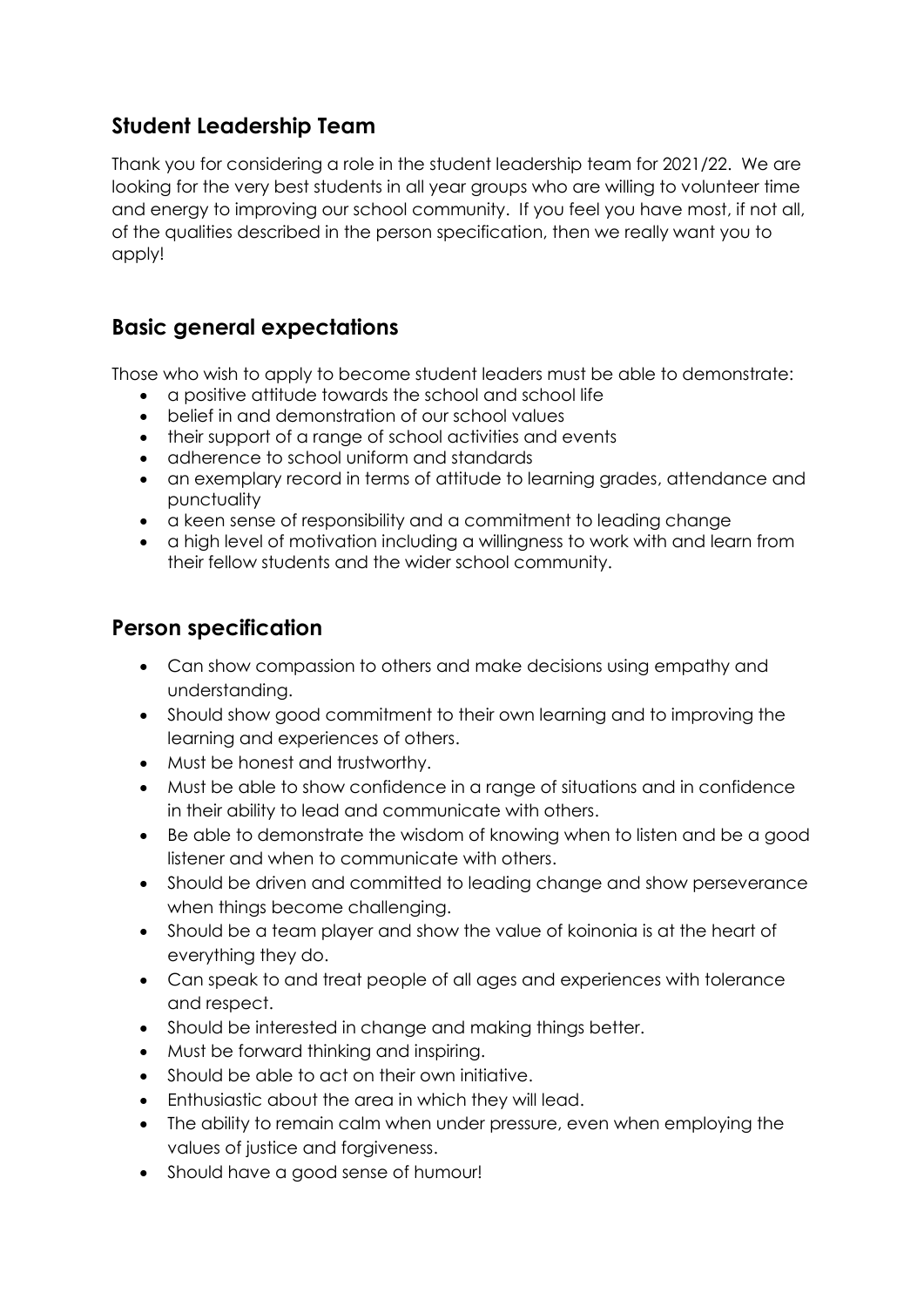### **Applications**

For those who wish to be considered for one of the roles in the student senior leadership team at Brockington College, please read through the application pack carefully before deciding which post/s to apply for. Then, fill in the application form in as much detail as you can. Your application form is part of the selection process and should be taken seriously.

The appointment process will vary dependant on the role applied for. However, all students who apply for a post should be prepared to:

- be interviewed by a member of the leadership team
- deliver a speech/presentation to members of the school community.

#### **Next steps**

- Consider which student leadership role you might best be suited for or interested in by looking at the job descriptions and the student leadership structure on the next page.
- Complete the form in blue or black ink.
- Write neatly and answer any questions honestly.
- Complete your online application form by 4pm on Friday 1 October.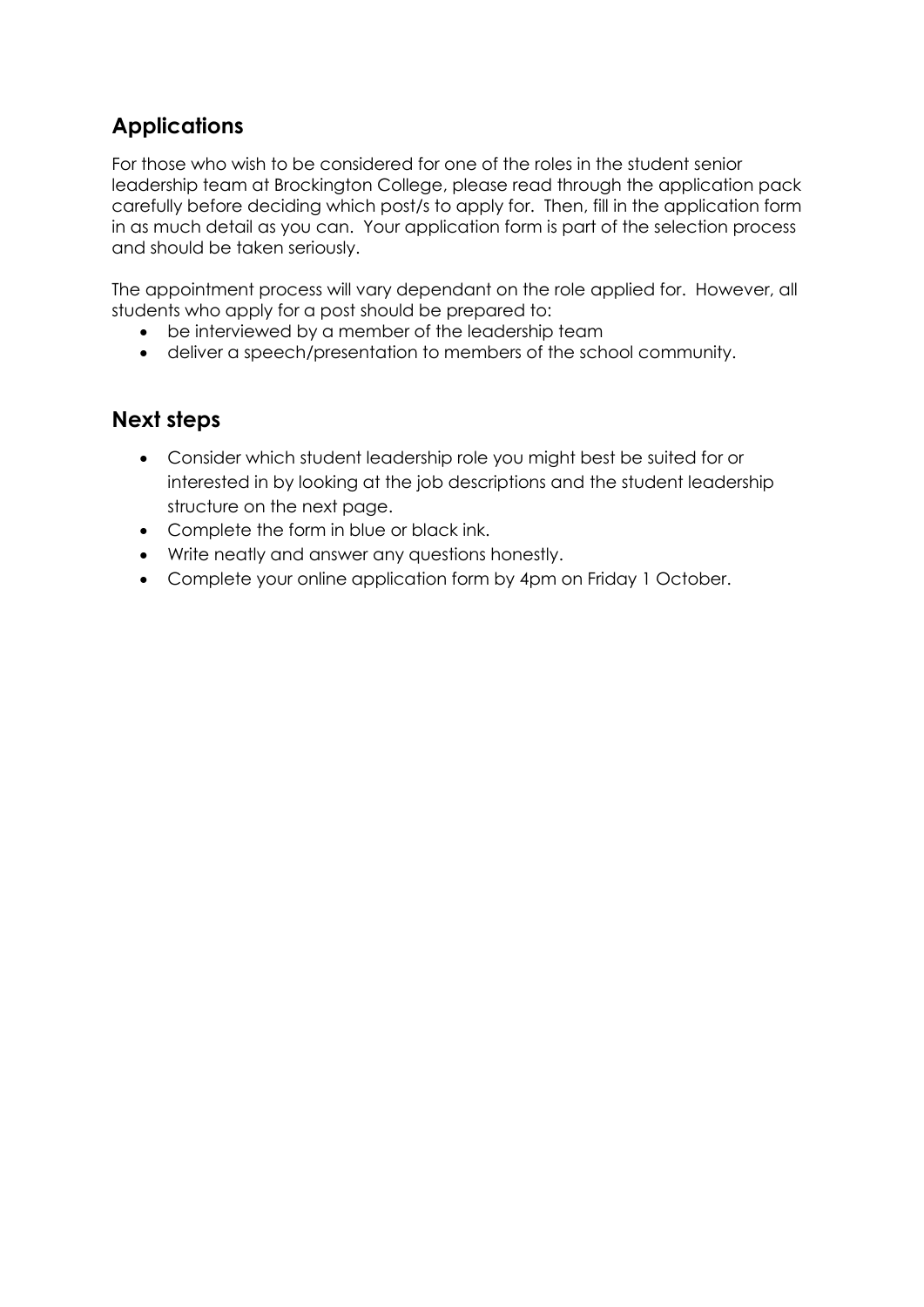## **Student Leadership Structure 2021-22**



## **Principal Student Senior Leaders**

**Two students** from years 10 and 11 (one male and one female)

Applicants shortlisted and interviewed by the principal, assistant principal and member of the pastoral team

Work overseen by the principal, assistant principal, member of the pastoral team and a governor

#### **Responsibilities Chairing SSL area meetings**

- health and well-being
- character and aspiration
- community and competition
- dignity and respect



**Student Senior Leaders** 

**Eight students** (from years 10 and 11)

Applicants shortlisted and interviewed by the principal, assistant principal, member of the pastoral team and the two principal student senior leaders

Work overseen by the principal, assistant principal, member of the pastoral team, and the two principal student senior leaders

#### **Responsibilities** (two student leads per area)

- health and well-being
- character and aspiration
- community and competition
- dignity and respect

## **Student Extended Leadership Team**

**Elle**<br>Artist

32 students (eight from each year group)

Applicants shortlisted and interviewed by the principal student senior leaders and student senior leaders with member of the pastoral team

Work overseen by the student senior leaders with lead responsibility for each area

#### **Responsibilities** (eight students per area)

- health and well-being
- character and aspiration
- community and competition
- dignity and respect



### **Volunteer Leaders**

Students can apply to volunteer for different student leadership initiatives

**Application if required** or voluntary, applicants shortlisted and interviewed by intiative staff lead

> Work overseen by initiative staff lead

#### **Student leadership** initiatives including well-being ambassadors

- sports leaders
- library monitors
- eco-committee
- cultural difference committee